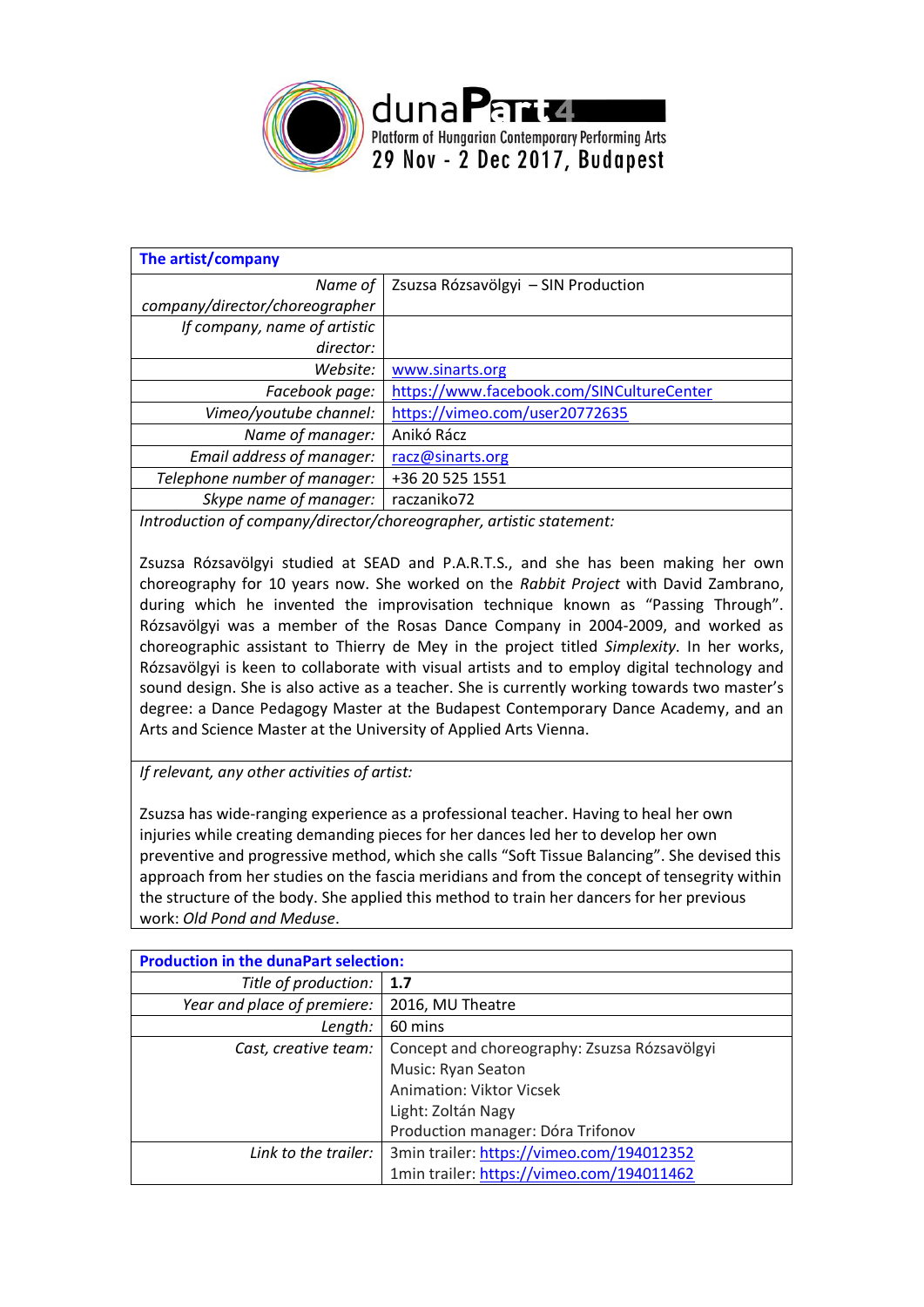

duna Partzi Platform of Hungarian Contemporary Performing Arts 29 Nov - 2 Dec 2017, Budapest

| Link to the full length recording-     | https://vimeo.com/192747720                              |  |  |  |
|----------------------------------------|----------------------------------------------------------|--|--|--|
| with password if applicable:           | password: 1.72016                                        |  |  |  |
| Coproducers:                           | SIN Arts and Culture Centre                              |  |  |  |
| Supporters:                            | National Cultural Fund of Hungary, MU Theatre,           |  |  |  |
|                                        | Budapest Municipality, Baryshnikov Arts Centre, Staféta, |  |  |  |
|                                        | Füge Production, BVA Budapest Nonprofit Ltd              |  |  |  |
|                                        | The production was realised within the framework of      |  |  |  |
|                                        | Staféta, a programme by the Budapest Municipality        |  |  |  |
| Past international tours and           |                                                          |  |  |  |
| festival presentations                 |                                                          |  |  |  |
| (venue/festival, city)                 |                                                          |  |  |  |
| Number of performers:                  | 1                                                        |  |  |  |
| Total number of people on tour:        | 3                                                        |  |  |  |
| <b>Basic technical requirements</b>    |                                                          |  |  |  |
| Size of stage (width x depth x height) | $10 \times 10 \times 4,5$                                |  |  |  |
| Scale of venue (small/medium/large)    | small                                                    |  |  |  |
| Length of setup and strike:            |                                                          |  |  |  |
| Any particular technical requirement:  |                                                          |  |  |  |
| Synopsis/Description of performance:   |                                                          |  |  |  |

Zsuzsa Rózsavölgyi investigates the female body, its role in today's society, and the factors that affect its "success" or otherwise, exposing taboos and personal confessions about living in a female body, in a solo piece that combines performance with lecture.

*"The starting point of my solo piece is that my whole being is communication itself. All I need to do is simply exist in order to communicate some meaning. The size, colour, smell and condition of my body, and above all its gender, will communicate a context in which I exist, a character, a role that I have opted to take. When faced with a female body on stage, what do people actually see? What can a female body communicate about the roles that we choose to play and the roles that are pressed upon us by society? How can we transform this female body into a free entity of self-expression?"* (Zsuzsa Rózsavölgyi)

Zsuzsa Rózsavölgyi's self-composed, playfully humorous solo piece, which is backed with video inserts highlighting a number of social aspects of the female body, explores how society restrains and curtails female nature through the phenomena of tradition, advertising, manipulated media, or mere tomfoolery. All this is conveyed in an uncontrived and personal manner, through movement and dance that is devoid of all fabrication, which has the effect of making us feel that we too could be up there on stage alongside the performer, even with our imperfect bodies, sharing her thoughts. By unpicking the roles of a modern woman, we arrive at the ultimate problem: should we offer up our biological capacities to the service of society in order to raise the European birth rate, which currently stands at 1.7 (hence the title of the performance), or should we solve the approaching demographic crisis in Europe through immigration? Why should we even care, if we feel that the way we are treated in our society is not fair and not politically correct?

Following her participation at the previous dunaPart, Rózsavölgyi was invited on a threeweek residency at the Baryshnikov Arts Center in New York. There, in a more intense city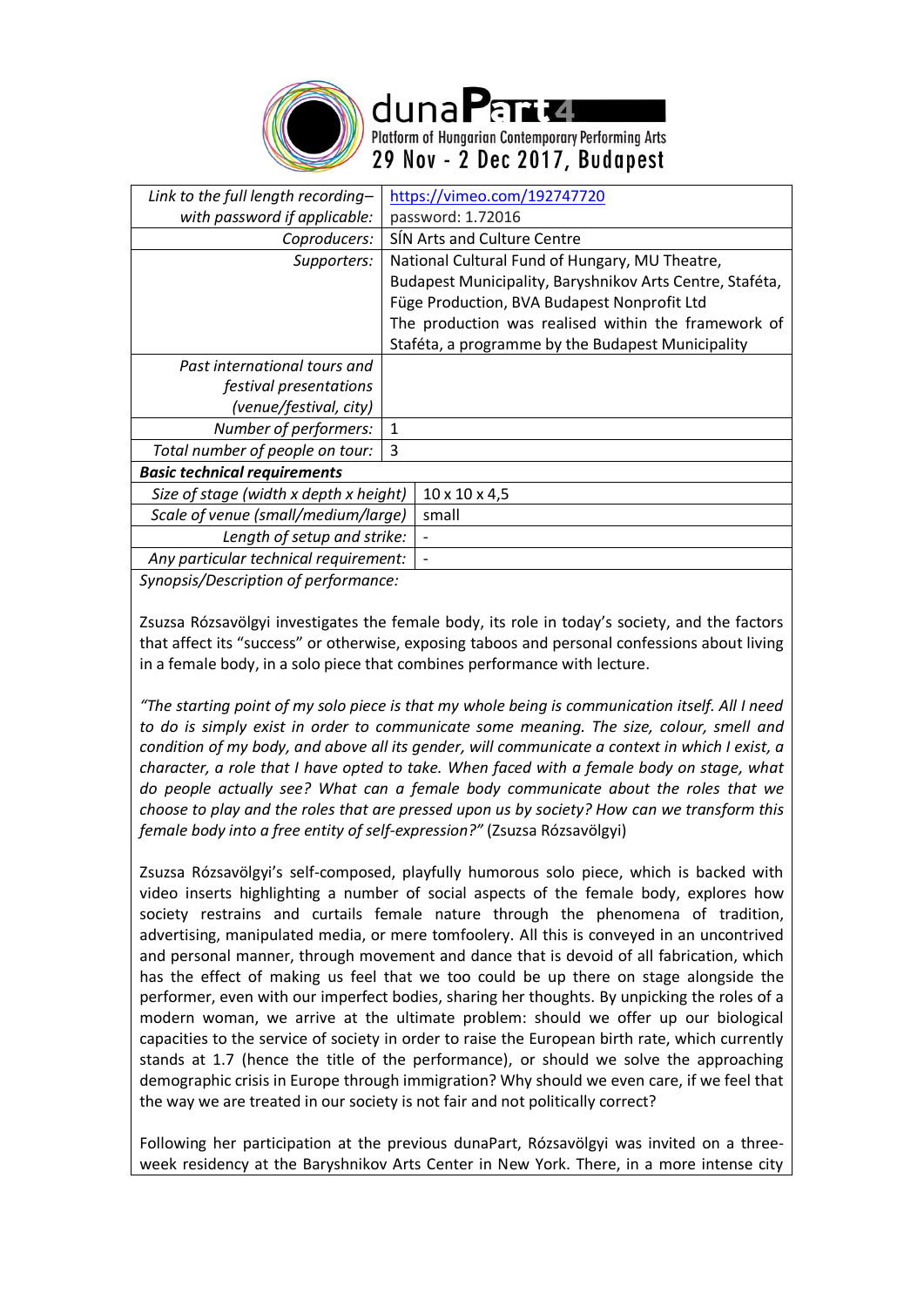

than her customary environment, where issues of gender are seen in a completely different light, she began to work on her solo piece. Together with her collaboration with New Yorkbased musician Ryan Seaton, this led to the creation of the work titled *1.7*.

| Review extracts with links:               |                                                |                                |  |  |
|-------------------------------------------|------------------------------------------------|--------------------------------|--|--|
| Other productions currently on tour No 1: |                                                |                                |  |  |
| Title of production:                      | <b>Meduse</b>                                  |                                |  |  |
| Year and place of premiere:               | 2016, Trafó House of Contemporary Arts         |                                |  |  |
| Length:                                   | 60 mins                                        |                                |  |  |
| Cast, creative team:                      | Choreographer: Zsuzsa Rózsavölgyi              |                                |  |  |
|                                           | Performers: the students of SEAD               |                                |  |  |
|                                           | Music: Bánk Sáry                               |                                |  |  |
|                                           | Lights: Zoltán Nagy                            |                                |  |  |
|                                           | Production manager: Anikó Rácz                 |                                |  |  |
| Link to the trailer:                      | https://vimeo.com/180718436                    |                                |  |  |
| Link to the full length recording-        | https://vimeo.com/175684092                    |                                |  |  |
| with password if applicable:              | password: meduse2016                           |                                |  |  |
| Coproducers:                              | SÍN Arts and Culture Centre, Trafó House of    |                                |  |  |
|                                           |                                                | <b>Contemporary Arts</b>       |  |  |
| Supporters:                               | Salzburg Experimental Academy of Dance (SEAD), |                                |  |  |
|                                           | <b>Austrian Embassy</b>                        |                                |  |  |
| Number of performers:                     | 21 students                                    |                                |  |  |
| Total number of people on tour:           | 3-1 choreographer, 1 light designer, 1 tour    |                                |  |  |
|                                           | manager/assistant                              |                                |  |  |
| <b>Basic technical requirements</b>       |                                                |                                |  |  |
| Size of stage (width x depth x height)    |                                                | 12 x 12 x 4,5                  |  |  |
| Scale of venue (small/medium/large)       |                                                | medium                         |  |  |
| Length of setup and strike:               |                                                | 8 hours on the day of the show |  |  |
| Any particular technical requirement:     |                                                | Video projection               |  |  |
|                                           |                                                |                                |  |  |

*Synopsis/Description of performance:*

Zsuzsa Rózsavölgyi worked with 21 students of the Salzburg Experimental Academy of Dance (SEAD) on the choreography built around the sensation of the body in a constantly changing environment. The proposition of change and stability and how it manifests itself in ecological systems.

The choreographed homeostasis, dynamic equilibrium and "flux of nature" refers to environmental activist, author and deep ecologist Joanna Macy's "greening of the shell" concept. How can humans shift from ego-self to eco-self. How can we begin to develop a sense of connectedness and compassion with other living forms on the planet?

The educational project consist of a 3-week workshop with 5 to 7 trios of undergraduate dance students held by the choreographer and the stage presentation of the piece.